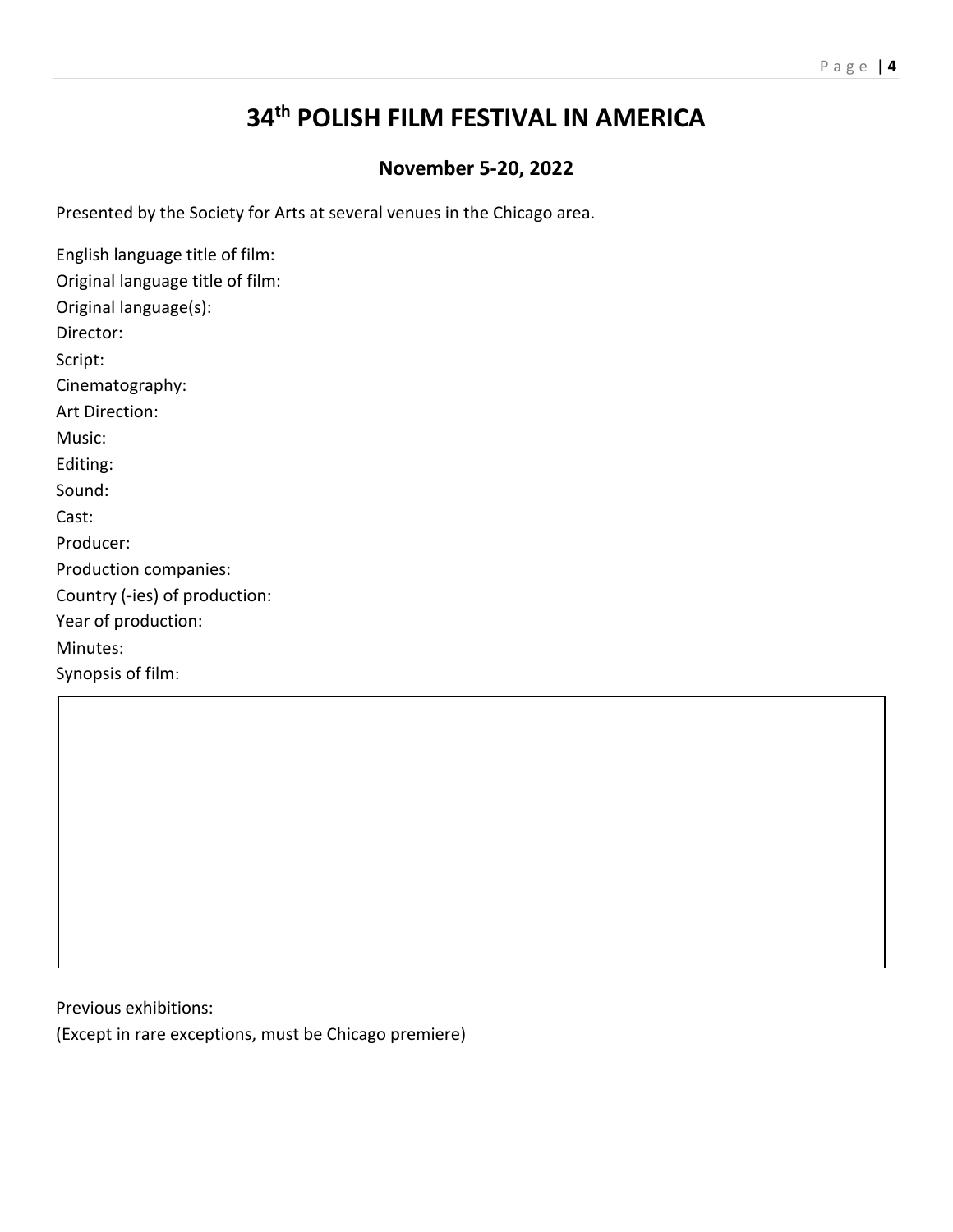Biography of a director:

Role of representing filmmaker:

Filmography of director (including role in production, and year of production):

Preview materials will not be returned.

Exhibition format (must be subtitled in English or in English)

DCP □ Aspera File □ HDCam □

DigiBeta NTSC □ Beta-SP NTSC □ Anamorphic □

DigiBeta PAL □ Beta-SP Pal □ Anamorphic □

DVCam NTSC □ DVCam PAL □

Blu-Ray NTSC □ Blu-Ray PAL □

DVD NTSC □ Zone: □ Anamorphic □

DVD PAL □ Zone: □ Anamorphic □

Sound format:

Stereo □ Mono □ Dolby A □ Dolby SR □ Ratio:

1.33 □ 1.66 □ 1.85 □ Scope □

Preview format (DVD or Blu-Ray only) must be in English, subtitled in English, or non-verbal. Producer, distributor, sales agent, or other representative: Name:

Address:

Telephone:

E-mail:

Web page: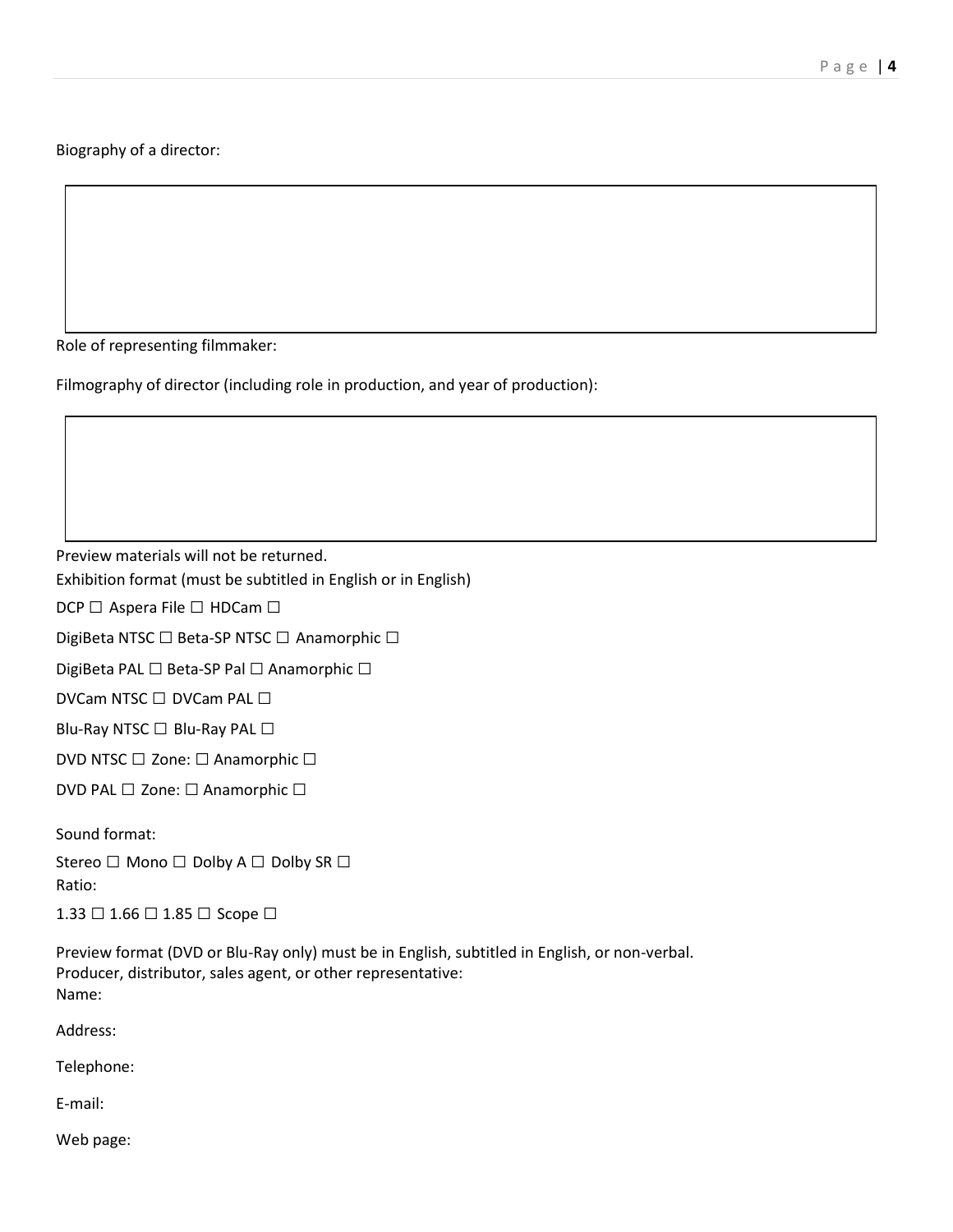Entries must be received by September 10, 2022. There is no entry fee.

Conditions for eligibility:

- The film must be directed by a Polish filmmaker, a filmmaker of Polish descent, or should have a substantial Polish component.

- Films submitted must represent the final form in which the film will be exhibited. No re-edits and substitutions are allowed.

- Films must be available to exhibit on DCP, Aspera file, HDCam, DigiBeta, Beta-SP, DVCam, Blu-Ray, or DVD.
- Film should be a Chicago-area premiere. In various contexts this condition may be waived.
- Film must have been completed since January 1, 2021.
- Films in a language other than English must be subtitled in English.

## Entering procedure:

- Completed application forms must be sent with the Blu-Ray or DVD, and in the same package. Do not send them under separate cover.

- Enclose a comprehensive press packet, including at least three pictures (one of them of the representing filmmaker).
- There is no entry fee.
- Films are evaluated on online screener, Blu-Ray or DVD
- Preview materials are not returned.

Do not make follow-up phone calls. If necessary, we will call you.

- The festival line-up will be announced by October 10, 2022. The line-up will be posted online at www.pffamerica.com, and in various additional contexts.

If the film is selected:

- DCP or DigiBeta, Beta, DVD, Blu-Ray to be used for screening must arrive in the Chicago area by October 27, 2022.

- Film will have up to three public screenings and selected press screenings. The festival reserves the right to add more screenings if necessary.

- The festival pays one-way return shipping.

All entries must be received by September 10, 2022.

Preview materials will not be returned.

After completing the application, please enclose it with the preview materials, which will not be returned.

Package checklist:

Application filled out and signed: Broadcast authorization form filled out and signed: Preview file, DCP, Blu-Ray or DVD enclosed: Comprehensive press kit, including stills, enclosed: